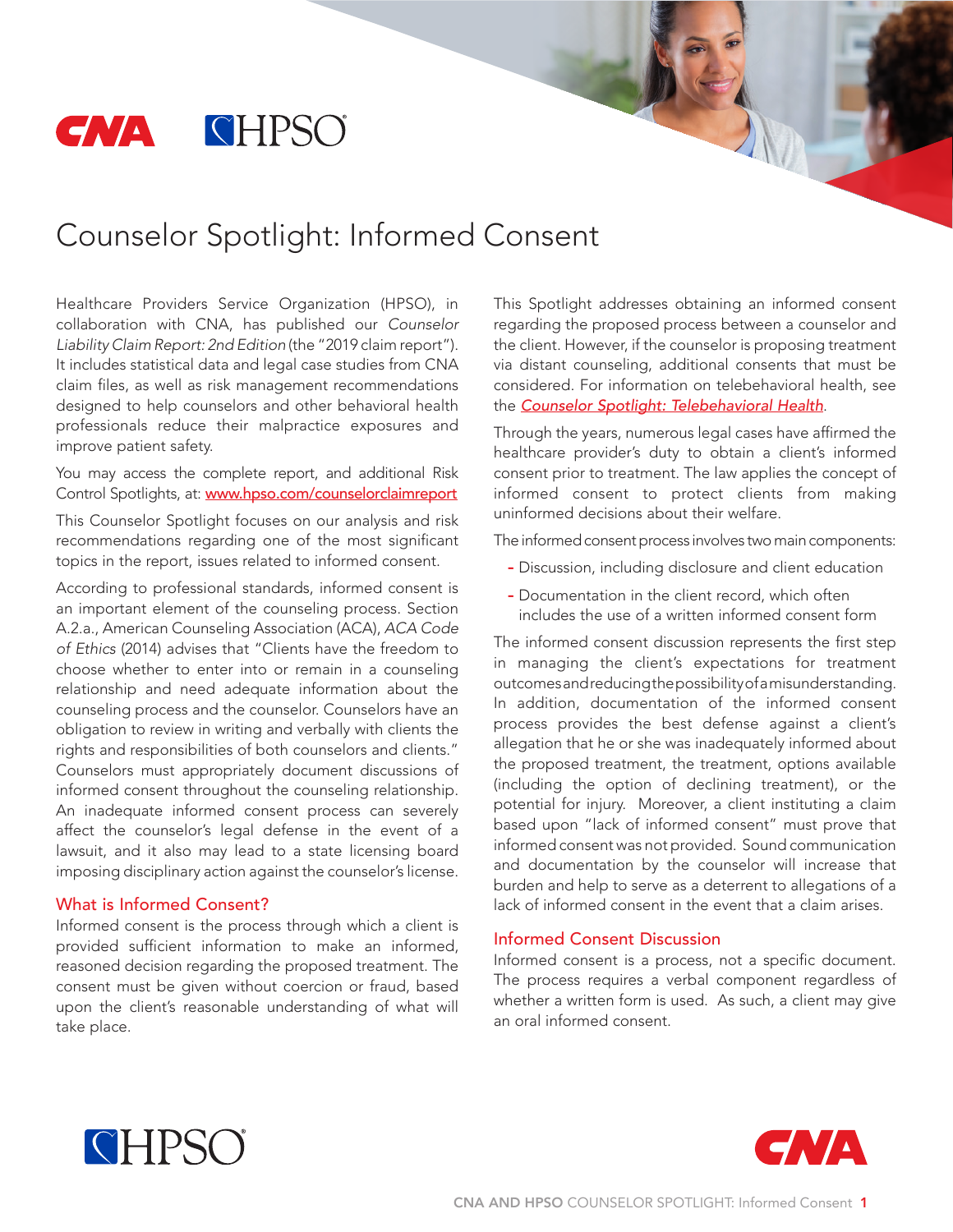An exclusively oral informed consent is valid in most jurisdictions. Nevertheless, individual state requirements govern, and a number of states require written informed consent. As a practical matter, a written informed consent form is advisable inasmuch as it memorializes and thus documents that the protocol was implemented. The goal of informed consent remains the same whether you have an oral discussion exclusively or also use a written form. Namely, the client must have an adequate understanding of the proposed treatment to provide you with the consent necessary to begin treatment.

## Components of informed consent

When providing formal consultation services, counselors are obligated to review, in writing and verbally, the rights and responsibilities of both counselors and consultees. Counselors must use clear and understandable language to inform all parties involved about the purpose of the services to be provided, relevant costs, potential risks and benefits, including the ramifications of declining treatment, and the limits of confidentiality.

According to Section A.2.b. of the American Counseling Association (ACA), *ACA Code of Ethics* (2014), Types of Information Needed, counselors should inform clients about issues such as, but not limited to, the following:

- 1. The nature of all services provided;
- 2. The purposes, goals, techniques, procedures, limitations, potential risks, and benefits of services;
- **3.** The counselor's qualifications, credentials, relevant experience, and approach to counseling;
- 4. Continuation of services upon the incapacitation or death of the counselor;
- **5.** The role of technology and other pertinent information;
- **6.** The implications of diagnosis and the intended use of tests and reports;
- 7. Fees and billing arrangements, including procedures for nonpayment of fees;
- 8 The client's right to confidentiality and an explanation of its limits (including mandated reporting and how supervisors and/or treatment or interdisciplinary team professionals are involved);
- 9. The client's right to refuse any services or modality changes and to be advised of the consequences of such refusal.

To be considered "informed," the client must be given sufficient information upon which to base a decision *and*  understand that information. In order to assess both your level of disclosure and the sufficiency of the client's understanding, the client should have the ability to answer three basic questions that relate to the primary components of informed consent. Ask the client:

- 1. What treatment is proposed and why has it been recommended?
- 2. What other options do you have?
- **3.** What negative consequences may occur as a result of (or lack of) the proposed treatment?

The next step is for the patient to state his desire to either pursue or decline the proposed treatment. The patient has a legal right to decline your treatment recommendation and refuse care. (See "Informed Refusal" section for more information.)

## Informed consent discussion suggestions

It has been noted that how something is said is equally as important as what is said. We recommend that counselors lead the discussion when obtaining informed consent and consider the following suggestions:

- The oral discussion with the client should be approached with empathy and reason and should be tailored to the needs of each individual.
- Use basic, uncomplicated language that the client will understand. If you use technical terms, provide explanations. Limited oral health literacy is a significant barrier to effective informed consent discussions.
- Present your need to obtain informed consent as a benefit to the client. When clients understand that the discussion is for their own best interests, they will be more receptive and cooperative with the process.
- Treatments that are within the understanding of the client, either through experience or general knowledge, may not require as much detailed explanation.
- Give the client every opportunity to ask questions. You should answer the questions as clearly and thoroughly as possible, and evaluate — and correct, if necessary — the client's understanding of your replies.
- When treating a minor, obtain the informed consent of the parent or guardian prior to beginning treatment. A minor cannot consent to his or her own treatment unless legally declared emancipated by the court or determined to be emancipated pursuant to state law.
- Secure the client's informed consent at an appointment prior to the treatment visit whenever possible. The return on the date of treatment is further validation of the desire to receive the recommended treatment.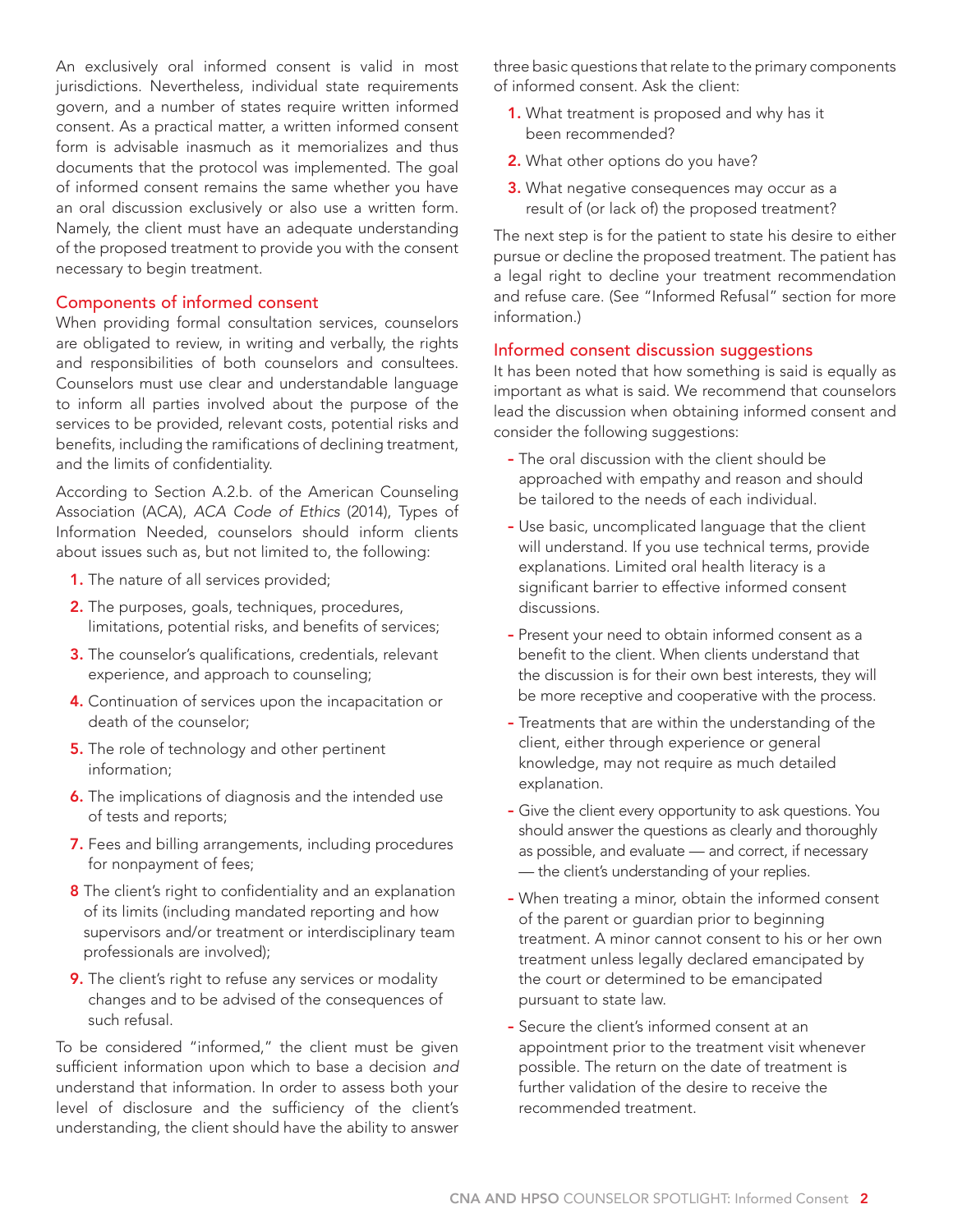- It is ultimately the responsibility of the counselor to ensure that the client understands what has been presented. Always ask the client, "Do you have any questions about the information you have been given or about the proposed treatment?"
- Counselors should discuss the required limitations upon confidentiality when working with clients who have been mandated for counseling services through judicial or administrative orders.

## Informed Consent Documentation

In professional liability litigation, the defendant counselor often must present documented (verbal, written, or recorded) evidence in court to prove that an informed consent discussion was conducted. Whether supplied orally or in writing, receipt of the client's informed consent must be documented in the healthcare record. A written description of the informed consent discussion, signed and dated by the client or mandated client, serves as the best evidence of this discussion. Your documentation should include:

- What was discussed
- What questions were asked
- What answers were given
- Who was present, including staff and friends and /or family members of the client
- What documents, brochures, or handouts were given to the client and /or what client information videos were viewed
- That informed consent was given by the client
- What was discussed regarding the required limitations upon confidentiality when working with a mandated client

#### Informed Refusal

An informed refusal is essentially the opposite of an informed consent in that the client has said "no" to treatment instead of "yes." The information presented to the client is the same for both processes, until the client declines the recommendation.

The client has a legal right to decline your treatment recommendation and refuse care. If the client rejects treatment, you must explain to the client the consequences and foreseeable risks of refusal. Also ask about the client's reasons for refusing care. If the client states, or if it appears, that the refusal is due to a lack of understanding, re-explain your rationale for the procedure or treatment, emphasizing the probable consequences of the refusal.

## Documentation of Informed Refusal

Refusals of care represent an increased liability risk and require greater diligence on your part to manage that risk. The most effective technique is to comprehensively document the informed refusal process. Criteria for documenting informed refusals are similar to, but also go beyond, those for informed consent. Following a discussion of the consequences, a comprehensive progress note, as well as the use of a written form documenting the refusal, is strongly recommended.

Your progress note should document:

- Who was present (including professional American Sign Language (ASL) or language translators
- The treatment discussed
- The educational documents, brochures, handouts, or presentations given to or viewed by the client
- The questions asked and answers given by both parties
- The client's refusal of the recommended care
- That the client was informed of the risks of not following your recommendations (list the specific risks you stated)
- The client's reasons for refusal

#### Special Considerations in Informed Consent

For counselors working in specific settings, or with certain client groups, special considerations for obtaining informed consent apply. It is recommended that counselors refer to the following sections of the American Counseling Association (ACA), *ACA Code of Ethics* (2014) for more information on informed consent in the following circumstances:

- Informed Consent When the Client is Unable to Give Consent, Section A.2.d.
- Decision Making, Consent, and Mental Capacity, Section B.5
	- Responsibility to Clients, Section B.5.a.
	- Responsibility to Parents and Legal Guardians, Section B.5.b.
- Supervision, Section F.1.c.
- Role Changes in the Professional Relationship, Section A.6.d.
- Distance Counseling, Social Media, and Technology in the Counseling Process, Section H.2.a
- Client Participation in Research Activities, Section G.2.c
- Mandated clients, Section A.2.e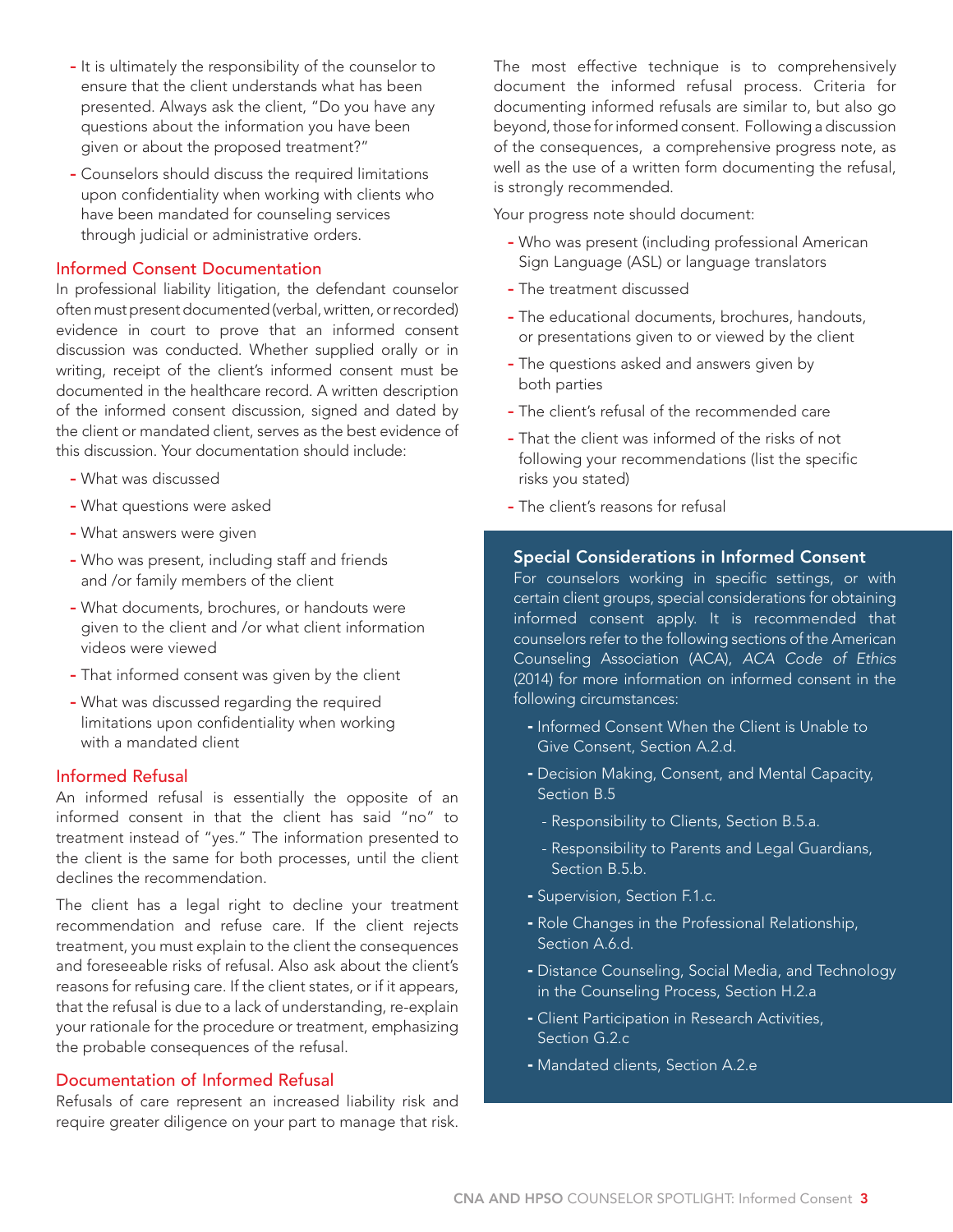- That the consequences of refusal were re-explained, and that the client continued to refuse the recommended treatment. Emphasize that the client understood the risks of refusing care.
- The client's signature on the informed refusal document.

## Consent for Minors

As defined by statutory law, a minor is a person under the age of legal consent, otherwise called the age of majority, which is typically younger than 18 years of age. Counselors are responsible for ensuring that legal authorization to treat a minor client is obtained from the proper individual and documented in the client's healthcare information record. Certain state and other applicable laws permit counselors to obtain informed consent from the minor client, rather than their parent or legal guardian, for counseling with respect to mental health disorders or treatment for substance abuse. However, in most cases, counselors are required to obtain informed consent of a parent or legal guardian before treatment is rendered. Once consent is obtained from a parent or legal guardian, counselors must seek assent from the minor for treatment, as appropriate. Adult siblings, grandparents, and other adult caretakers are not legally authorized to provide consent unless they have been granted legal guardianship by the court.

Counselors should require a parent, guardian, or other individual legally authorized to make healthcare decisions on the minor's behalf attend the initial appointment with the minor client. In addition, counselors should document both their presence and relationship to the client in the client's healthcare information record. Counselors also should contact a parent or guardian prior to making any change to the client's plan of care if the minor client is present for care without a parent or guardian.

#### *Children of divorced or separated parents*

In obtaining informed consent, the parent granting consent must be legally authorized to do so. In situations of parental divorce, blended families, or where a minor client is not living with the parent(s), it can be difficult to discern who is authorized to make healthcare decisions on behalf of the minor. Divorces may be highly contentious, such that some divorce decrees stipulate termination of parental rights of the non-custodial parent. If a natural parent has no parental rights, that individual is precluded from granting consent on behalf of his or her child.

The right to legally grant consent for a minor child is independent of any financial obligations or arrangements that may have been made during divorce proceedings.

Consequently, the parent paying your fees may or may not be legally authorized to grant consent. In the best interest of the minor patient, discuss and probe these issues, as necessary, before treatment begins in order to effectively mitigate miscommunication risks. If the minor's parents are separated or divorced, the counselor should ask for a copy of the custody agreement. For example, although one parent may have residential custody of the minor, the parents may have joint legal custody, which would mean they have equal rights regarding healthcare decision-making.

Occasionally, divorced parents will disagree regarding the granting of consent for their child's treatment. From a practical perspective, it would be inadvisable to proceed until someone — either a parent or other responsible party — first assumes financial responsibility for the care. Consider that one of the most effective risk management techniques is to simply say "no" to unreasonable requests from patients and parents. Empathetically inform parents (divorced or otherwise) that you understand that disagreements may arise, but that it is essential to obtain clear direction and informed consent before proceeding with treatment of a minor patient. The counselor's role does not include arbitration of family disputes.

For additional risk control recommendations related to caring for minor clients, including parent/guardian consent requirements and exceptions, privacy rights of minors and confidentiality protections when transferring their healthcare information records, access the HPSO and CNA publication, [Adolescent Patients: Safeguards Protect](http://www.hpso.com/Documents/Risk%20Education/Businesses/CNA_HP17-13_031617a_CF_PROD_SEC.pdf) [Rights and Help Minimize Liability.](http://www.hpso.com/Documents/Risk%20Education/Businesses/CNA_HP17-13_031617a_CF_PROD_SEC.pdf)

## COUNSELOR SPOTLIGHT

For more risk control resources and top findings from the 2nd Edition of the *Counselor Liability Claim Report*, please review additional Counselor Spotlights on the following topics:

- **[Boundaries](http://www.hpso.com/Documents/Risk%20Education/individuals/Claim-Reports/Counselor/Boundaries-Spotlight.pdf)**
- **[Release of Records](http://www.hpso.com/Documents/Risk%20Education/individuals/Claim-Reports/Counselor/F-13775-619_Release_of_Records_Spotlight.pdf)**
- **[Telebehavioral Health](http://www.hpso.com/counselorclaimreport_telebehavioralhealth)**
- **[Documentation](http://www.hpso.com/counselorclaimreport_documentation)**
- **[Supervision](http://www.hpso.com/counselorclaimreport_supervision)**
- **[Preparing for a Deposition](http://www.hpso.com/counselorclaimreport_preparedepo)**
- [Identifying Your Client](http://www.hpso.com/counselorclaimreport_client)
- [Reporting to Third Parties](http://www.hpso.com/counselorclaimreport_thirdparties)
- [What to Do if you Receive a Subpoena](http://www.hpso.com/counselorclaimreport_subpoena)

Visit [www.hpso.com/counselorclaimreport](http://www.hpso.com/counselorclaimreport)

This information is designed to help counselors evaluate risk control exposures associated with their current practice and client communication. It is not intended to represent a comprehensive listing of all actions needed to address the subject matter, but rather is a means of initiating internal discussion and self-examination. Your clinical procedures and risks may be different from those addressed herein, and you may wish to modify the tool to suit your individual practice and client needs. The information contained herein is not intended to establish any standard of care, legal advice, serve as professional and the state o advice, including advice of legal counsel, given after a thorough examination of the individual situation, encompassing a review of relevant facts, laws and regulations. CNA assumes no responsibility for the consequences of the use or nonuse of this information.